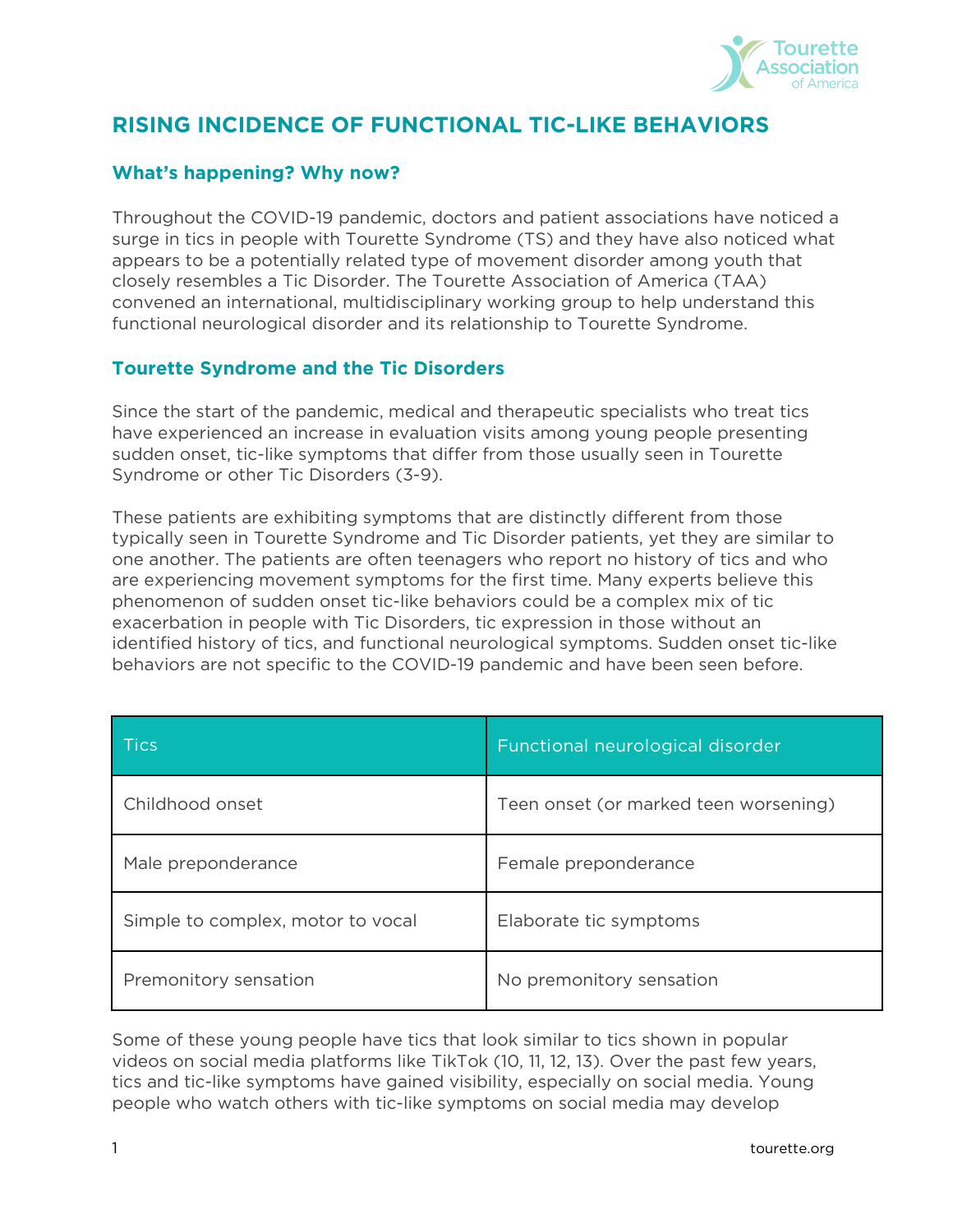

symptoms similar to those in the videos. Social distancing during COVID-19 has increased time spent on social media, which has greatly exposed people to this content on a global scale.

This increased media exposure combined with a myriad of other stressors and anxiety could have paved the way for the surge.

# **Understanding Tourette Syndrome and Functional Neurological Disorder**

Tourette Syndrome is a neurodevelopmental disorder that typically begins in early childhood between the ages of five and seven and is characterized by motor and vocal tics. It often continues into adolescence and can become more complex. Tourette Syndrome is part of a spectrum of Tic Disorders that includes Chronic Motor Tic Disorder, Chronic Vocal Tic Disorder, and Provisional Tic Disorder. Tics can occur in bouts, vary across individuals, and usually change within a person over time. We know tics can be simple or complex and often worsen in stressful and highemotion situations.

The first experience of tics is often a simple motor tic, such as blinking. In some cases, tics may become more complex motor tics and/or vocal tics. They often begin in the head, face, or neck, and may eventually involve the rest of the body. Many people who experience tics describe a feeling or sensation just before the tic, called a "premonitory urge," that either disappears or decreases in intensity after the tic.

In Tourette Syndrome, there is an incidence gender ratio of 3:1, boys to girls. Under-diagnosis or misdiagnosis in females may exist because of gender differences in symptoms. Some evidence suggests that tics in females may be more complex, begin later in life, and relate more to co-occurring mood and anxiety disorders. (16).

People with tics often have someone in their family or extended family who also has a history of tics, Obsessive-compulsive disorder (OCD), and Attentiondeficit/hyperactivity disorder (ADHD), and/or other co-occurring conditions including anxiety and depression.

There are no specific diagnostic tests for the diagnosis of Tourette Syndrome but there is a lot of information about its typical course and symptoms. A health care professional can make a clinical diagnosis after examining and speaking with the patient.

In Functional Neurological Disorder (FND), a patient experiences a known set of neurological symptoms not explained by any recognized illness. It is often thought to be a physical manifestation of psychological distress.

Functional Neurological Disorder and the tics seen in Tourette Syndrome and other Tic Disorders share many features, including appearance, suggestibility, distractibility, and worsening in times of stress. Echophenomena, the repetition of external movements or sounds, is associated with FND as well as TS and Tic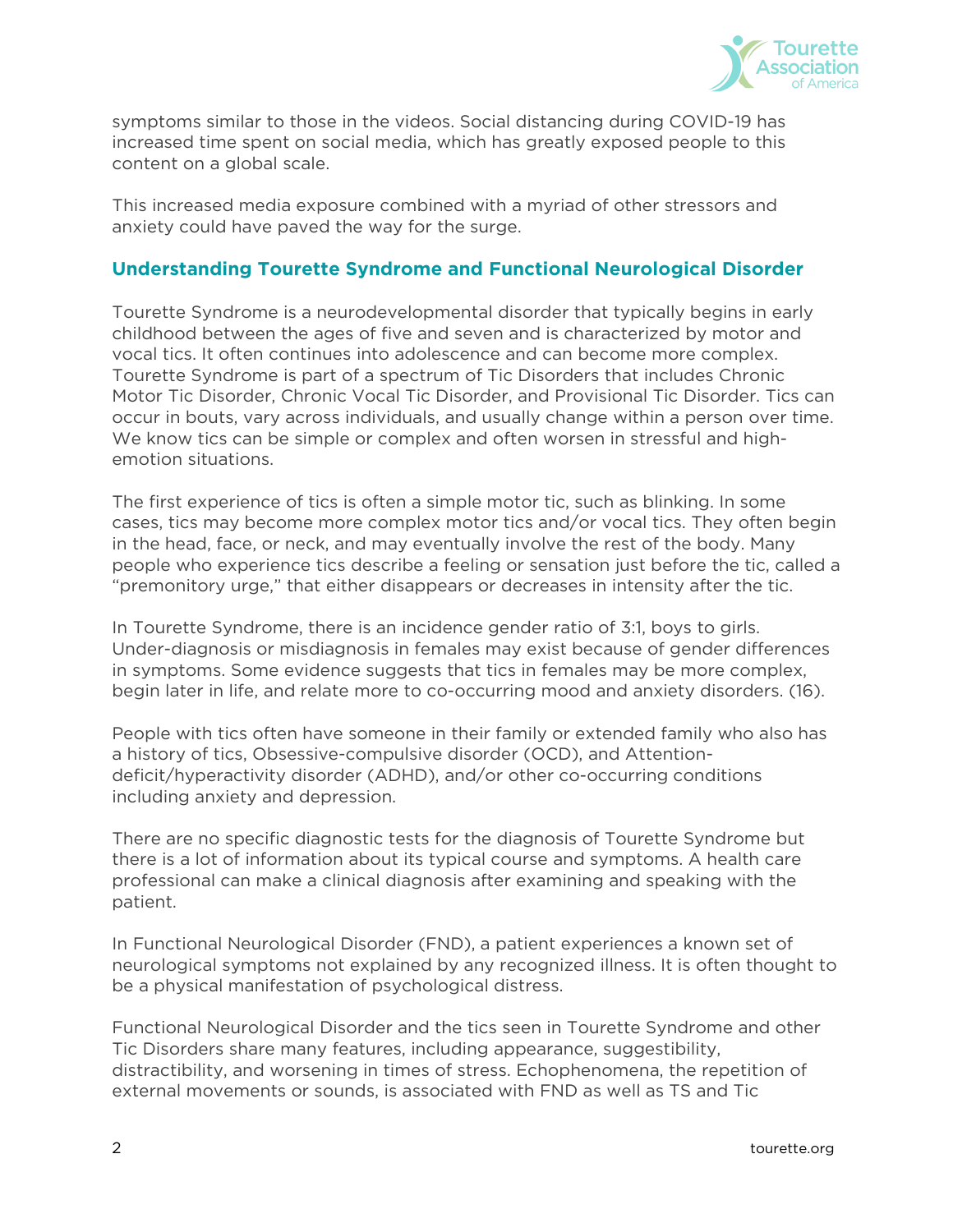

disorders (20).

Functional tic disorder symptoms are not explained by a known illness, and they are not produced intentionally. Historically, stress or trauma have been considered the risk factors for FNDs. FND is not thought to be purposeful or voluntary. In other words, those with FND are not "faking it."

The diagnosis of FND may occur by itself or co-occur with neurological conditions such as Tic Disorders. Distinguishing tics seen in Tic Disorders from tic-like behaviors in FND is challenging, especially for the general public or for clinicians who do not specialize in Tic Disorders. The changing nature of Tourette Syndrome presents a challenge to doctors, often requiring particular expertise.

Making the correct diagnosis is vital to avoid inappropriate interventions and to find the best treatment for the patient.

# **Typical FND Symptoms**

Several authors have studied the patients' experiences of functional tic-like behaviors, reporting both expert opinion and data from various cases (17, 18, 19). Many agree that there has been an increase in functional tic-like behaviors, with many potential causes. One factor is a rise in anxiety, mood symptoms, and psychosocial stress throughout the COVID-19 pandemic.

The tic-like behaviors in a growing number of people do not follow the usual tic patterns seen in Tourette Syndrome and other Tic Disorders. Some authors have suggested "TS symptom portrayals on highly-viewed TikTok videos are predominantly not representative or typical of TS (19)."

Clinicians have noted they are primarily seeing this phenomenon in adolescents, and that females are at higher risk. Additional research and evidence are still needed to understand gender differences and symptoms. Until then, no generalizations can be made.

This group of young people does not have an identified or family history of tics (though one needs to be thoughtful about a potential history of tics that went undiagnosed (6)). They often report co-occurring anxiety or depression and significant psychosocial stressors. The sudden onset of complex motor and vocal ticlike symptoms, typical of FND but rare in Tourette Syndrome and other Tic Disorders, should be further evaluated by professionals.

#### **How To Differentiate Tics and Tic-Like Behavior**

To better understand the difference between Functional Neurological Disorder and Tourette Syndrome, it is important to be aware of the following features of FND: (4, 7, 21, 22, 23,24).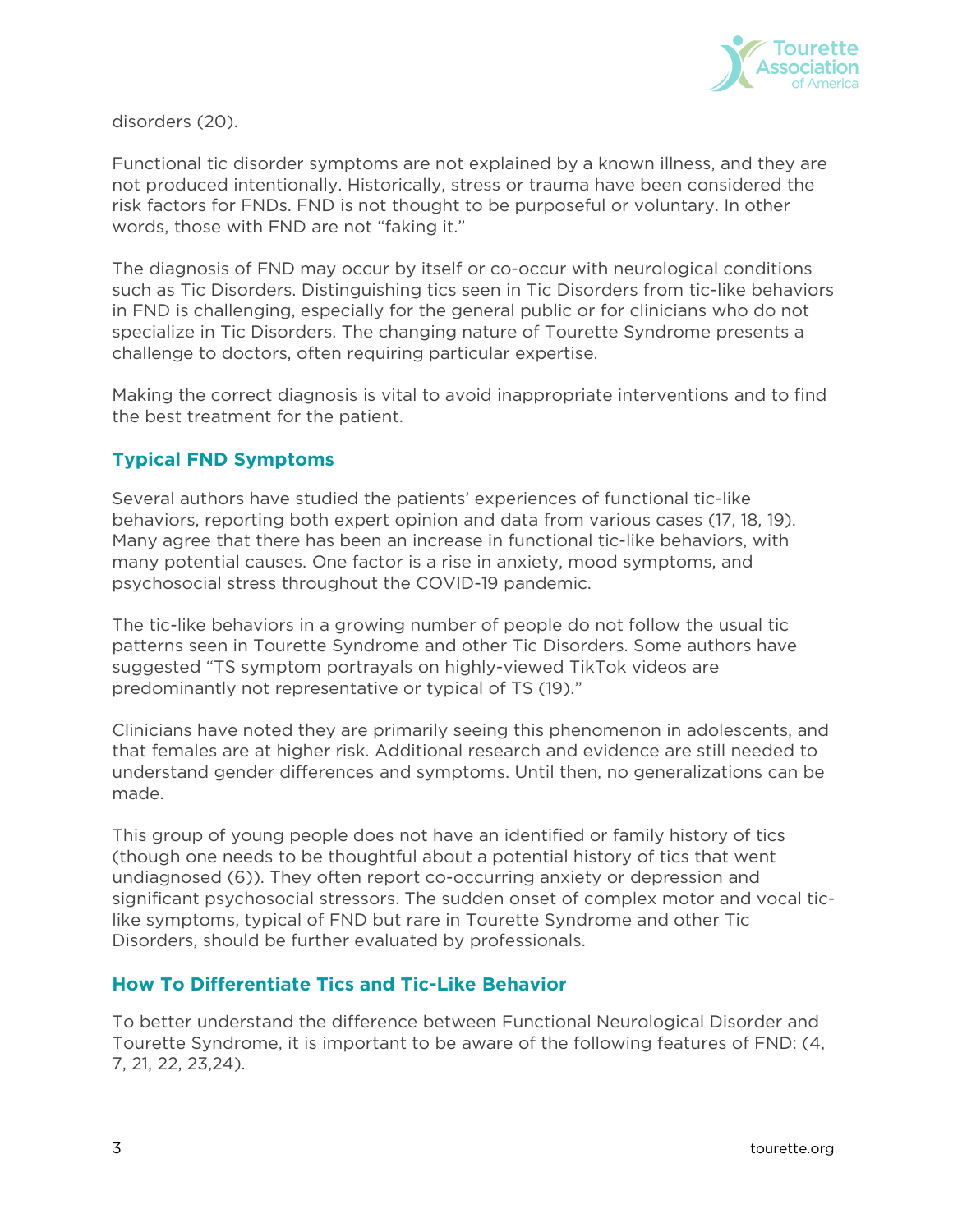

- FND often has a sudden and abrupt onset
- FND commonly begins in the mid-teens
- Studies suggest a higher risk in females, but all genders can be affected.
- Tic symptoms closely replicate those of someone whom the patient has observed (particularly in the absence of other motor or vocal tics).
- Lack of urge (premonitory sensation) before movement/vocalization and involuntary control (non-suppression). In FND, there is often a report that the movement is done to them vs. done by them.
- Tics involve the body or limbs without a history of tics involving the eyes, face, and head.
- There is no rise and fall of the severity of symptoms in FND. A rise and fall in symptom severity is well-documented in Tourette Syndrome.
- "Attacks" of tic-like behavior—discrete episodes of complex movements/vocalizations, lasting from minutes to several hours with an abrupt onset and offset, often described as appearing to be "seizure-like" (3; 25).
- Behaviors dramatically disrupt the person's intended actions or communications.
- Movements/vocalizations are dramatically different in the presence of others versus when alone.
- An increase in other functional neurological symptoms.
- No individual or family history of Tic Disorders, OCD, or ADHD.

# **What We Recommend**

#### **Make A Proper Assessment**

The diagnosis of Tic Disorders or FND can *only* be made by a doctor. Lab tests and MRI are not needed to assess FND.

When a patient has an appointment with a doctor, they should be ready to share the following information:

- When did your symptoms begin?
- Have your symptoms changed over time?
- How have your symptoms affected daily living?
- Have you had similar symptoms earlier in your life or within your family?
- Do you know anyone else with similar symptoms?
- What has been your recent experience with social media?
- Have you already received treatment, and if yes, what happened?

Consider writing a journal or bringing a video of symptoms with you to your appointment.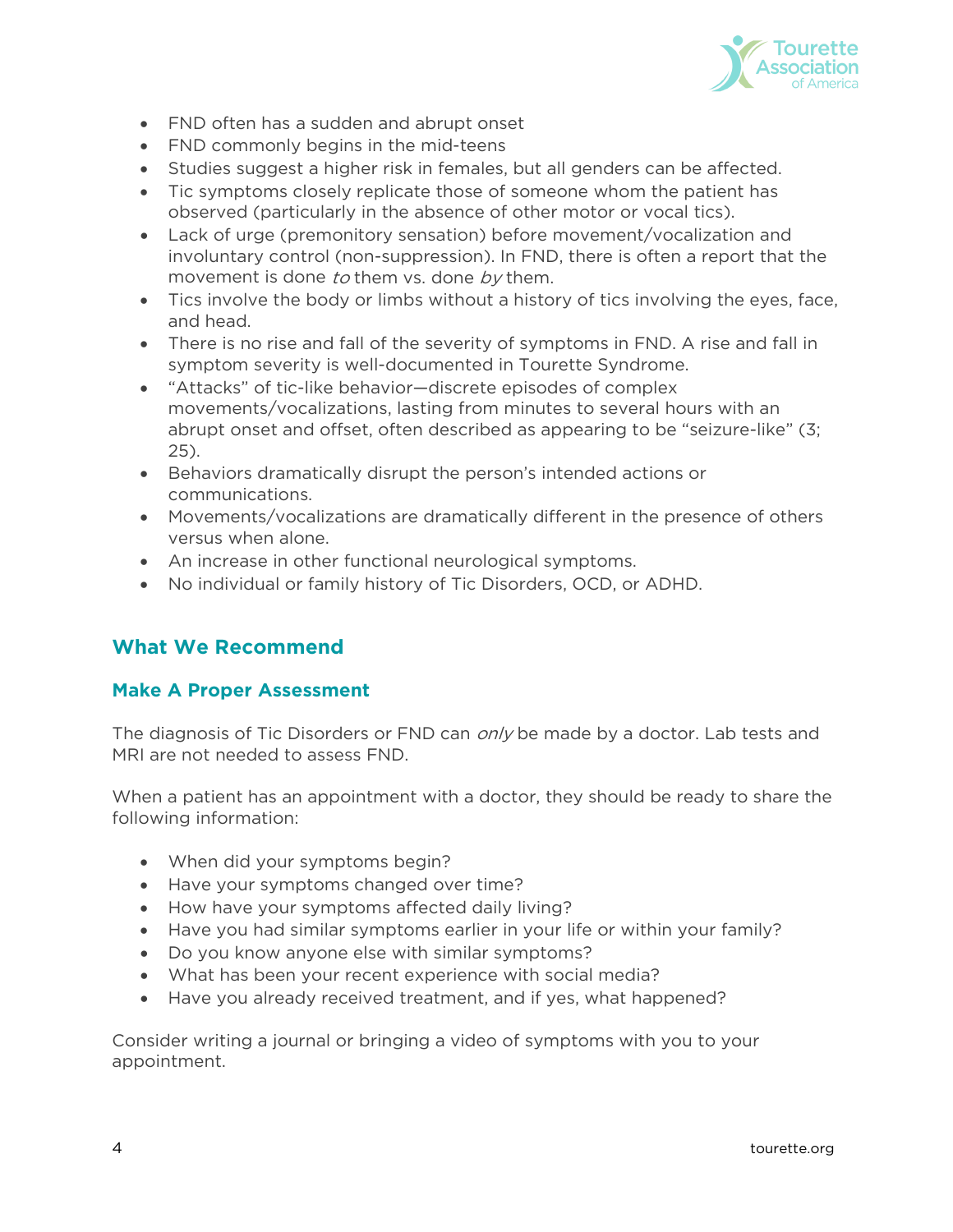

# **Know The Treatment Options**

The best treatment for FND is still evolving. Most experts believe that the prognosis is good, but symptoms may take time to improve.

Anti-tic medications are not recommended in the treatment of FND. The exact treatment will vary from patient to patient. However, for most people, education and appropriate management leads to a full recovery.

The best strategy for people with relapsing or persistent symptoms will most likely be a multidisciplinary approach (involving multiple healthcare professionals, such as a neurologist, psychologist, or psychiatrist).

#### **Interventions Available**

Receiving a correct diagnosis of FND is critical to avoid inappropriate medical interventions. FND treatment is individualized and often requires a multidisciplinary team approach.

Sometimes doctors will prescribe medications, such as selective serotonin reuptake inhibitors (SSRIs) or serotonin-norepinephrine reuptake inhibitors (SNRIs) to help treat other conditions which often co-occur with FND, such as anxiety, depression, or headaches.

Controlled studies of treatments for functional tics do not exist. The best treatment results for other functional symptoms have come from Cognitive Behavioral Therapy (CBT). Several antidepressant medications have been shown to help with non-motor functional symptoms, even for patients without current depression. These medications may be helpful to adjunctive therapy in some cases (26).

Medications for tics, including dopamine-modulating medications (e.g., aripiprazole, risperidone) may not be helpful unless other diagnoses require them.

#### **How to Reduce Triggers**

There are often personal or environmental triggers that increase the chances of developing functional tic-like behaviors. Some are predictable, and some are personal and individual factors. Knowing and reducing the trigger is key. Often identifying the trigger can be accomplished by working with a psychologist or counselor.

For many young people, watching videos on social media of tic-like behavior or watching highly visible personalities displaying tics and tic-like behaviors, may trigger similar symptoms. This is especially true in people who have an underlying susceptibility.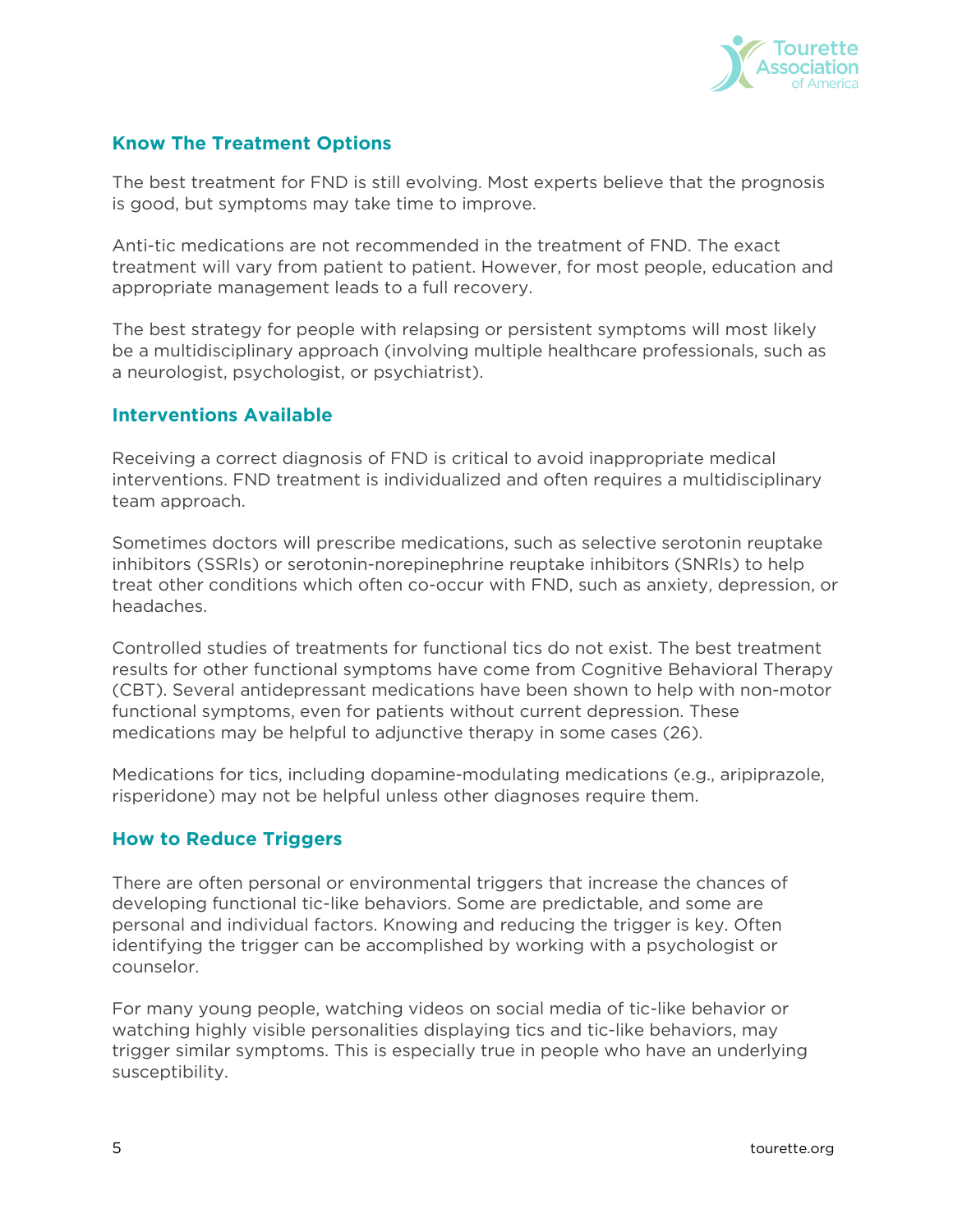

This working group acknowledges that social media can play a significant role in creating a support community for people with Tourette Syndrome, however, doctors would suggest that someone with FND and those experiencing worsening symptoms of tics should consider cutting down on watching tic-related content. Reducing the consumption of tic-related videos will also increase the likelihood of recovery when receiving behavioral therapy and treatment.

Identifying sources of stress, while sometimes difficult for people with FND, is vital in receiving appropriate treatment. Sometimes, people with FND cannot initially identify the cause of stress in their lives. The ongoing COVID-19 pandemic has contributed to a myriad of stressors, including fears of illness, personal loss and grief, changes in social life and daily routines, and financial stressors. Counseling can help explore the impact of everyday life and how to recognize and manage stress.

# **How to Avoid Reinforcement**

Tic-like behaviors can impact one's school, personal, or professional life. Family members and friends can help the person with FND by showing empathy. It's crucial for loved ones to gently encourage the person with FND to approach stressful but necessary aspects of life, knowing that the people around them are supportive.

Occasionally, well-intended responses by parents or teachers may worsen symptoms. For example, excusing someone from chores or homework because of functional tics, or over-focusing on these symptoms, may provide unintentional reinforcement causing the symptoms to continue.

#### **How to Retrain the Brain**

One of the key aspects of treating FND is retraining the brain to recognize how to manage movements and sounds. Cognitive-Behavioral Therapy (CBT) has been adapted for FND, and treatment recommendations exist (27, 28, 29). Increasing awareness of functional movements and learning to manage them can successfully happen with counseling, CBT, or a modified version of Comprehensive Behavioral Intervention for Tics (CBIT).

CBIT is an effective treatment for tics in Tourette Syndrome and may be helpful for some functional tic-like movements although research has not been conducted to support this possibility. CBIT includes Habit Reversal Training (HRT), which coaches the use of a competing response or less intrusive behavior instead of the tic-like behavior and uses functional assessment and intervention to understand the factors that trigger or worsen the tics.

Engaging the body and reinforcing voluntary motor and vocal patterns can help steer the brain away from unwanted movements and sounds. For some people, incorporating physical, occupational, or speech therapy can be helpful. These therapies can also be useful in helping the person with FND develop ways to use voluntary movements and sounds to avoid unwanted movements and sounds when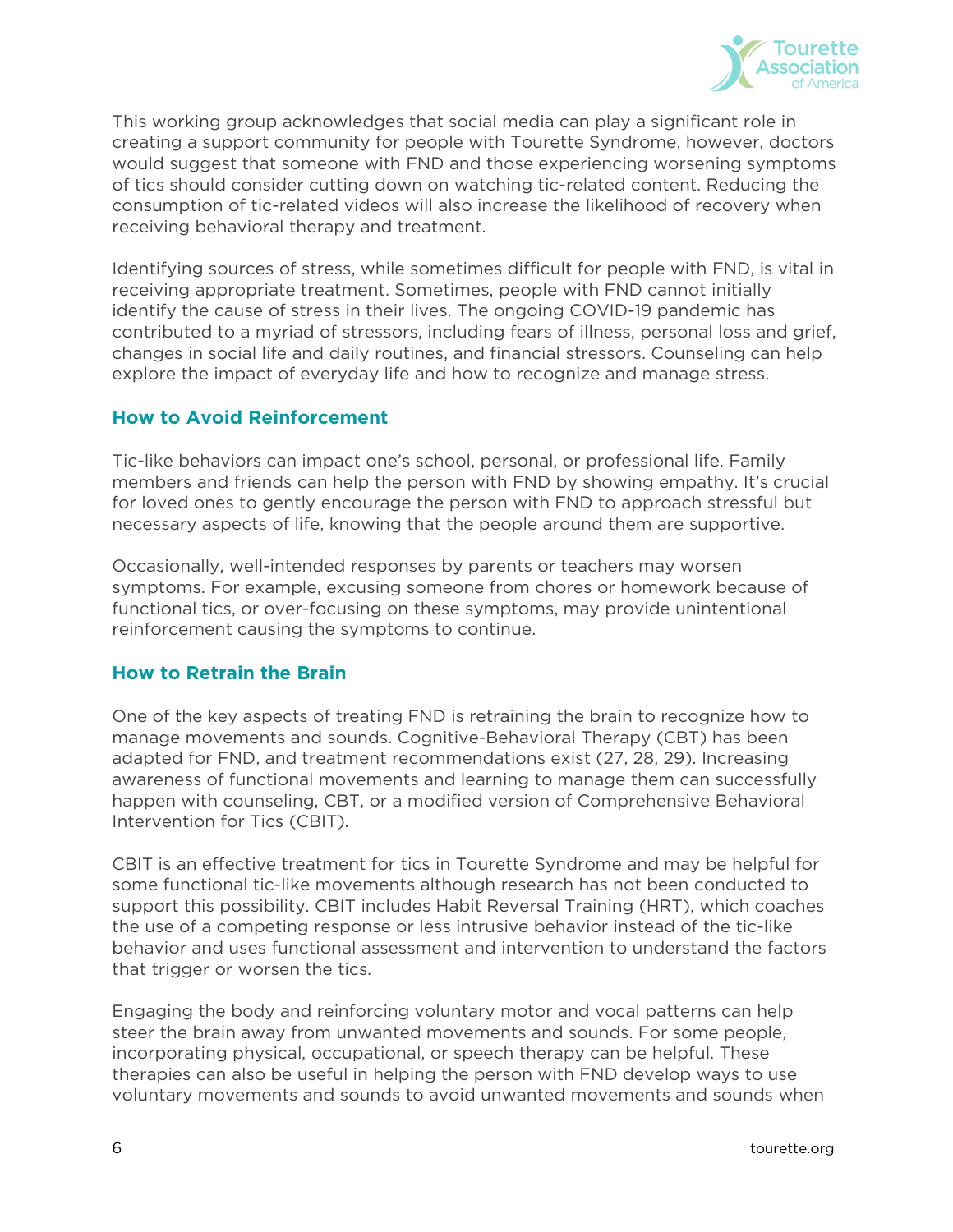

triggers may be present.

#### **Know the Co-Occurring Conditions**

When a person with functional tic-like behaviors also has additional conditions such as anxiety or depression, it is critical to identify and address those in addition to the tic behaviors. CBT and medications targeting these other symptoms should be considered to improve the course of FND.

#### **Learn about FND**

Education is a main priority in the management of FND. This includes explaining the diagnosis, counseling on potential causes or contributing factors, and discovering potential triggers that lead to worsening symptoms.

Patients and their supporting caregivers or partners can benefit from education and resources. This [FND website i](http://www.neurosymptoms.org/en_GB/symptoms/fnd-symptoms/functional-tics)s an excellent place to start.

#### **How We Can Help**

Perhaps you or a loved one or someone in your community is experiencing some of the challenges we have described here – if so, you should be aware you are not alone. It's not helpful to judge others, either online or face-to-face.

No matter what diagnostic label they might have, everybody needs compassion in the face of misunderstanding, stigma, and discrimination. Do not tell those experiencing these symptoms that they are faking it, or that their symptoms are being done on purpose. Only an experienced doctor can make a diagnosis through a clinical interview and investigation.

The TAA is here to provide support and information. Here are some additional things you can do to help:

- Be kind and nonjudgmental. Let's reduce the stigma that can affect someone's quality of life.
- Whenever someone has these symptoms, they should talk to their doctor to understand their best possible diagnosis and treatment options.
- Work with a provider to best understand how to support someone during and in between episodes.
- Provide empathy to the person.
- Discuss the person's social media use with them. Would a break or reduction in watching tic-related content be helpful for them?
- Educate others to increase awareness and understanding.
- In the broad scope of neurodiversity, accepting differences rather than labeling them is more productive and healthier for everyone.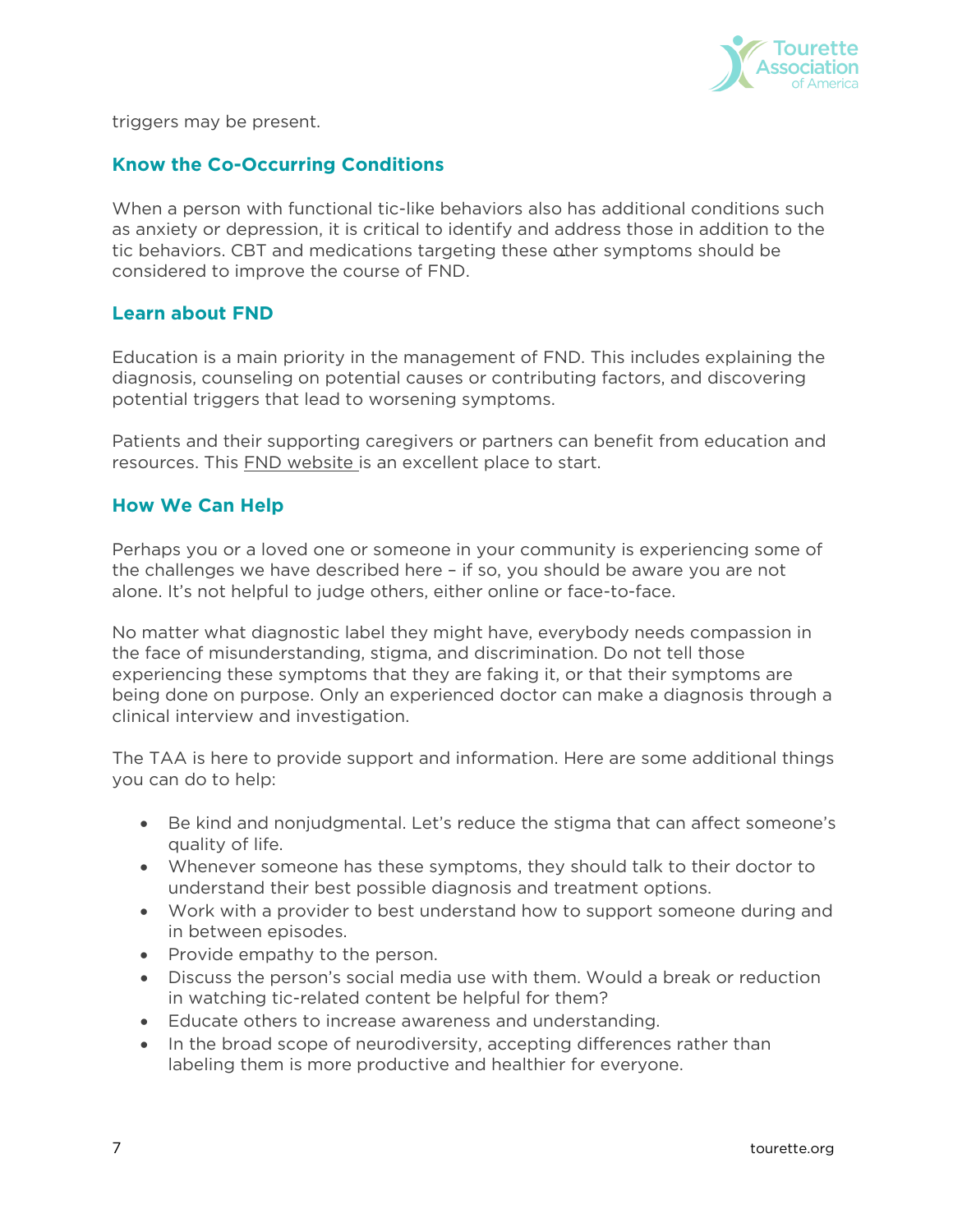

# **More Resources**

If you are experiencing functional tic-like symptoms, please seek out the aid of a healthcare professional. To find a provider near you, visit our [Find-A-Provider Tool.](https://tourette.org/find-a-provider/) Here are a few other valuable resources that we recommend:

- [Neurosymptoms.org](http://www.neurosymptoms.org/)
- ['Tics, and Tic Disorders; the sudden onsets and influences of the pandemic' –](https://www.acamh.org/podcasts/tics-and-the-pandemic/) [In](https://www.acamh.org/podcasts/tics-and-the-pandemic/) [conversation with Dr. Tammy Hedderly](https://www.acamh.org/podcasts/tics-and-the-pandemic/)
- [University of Calgary Tic Center](https://cumming.ucalgary.ca/resource/tourette-ocd/children-and-adults/disorder-specific-resources/tourette-syndrome-and-0)

#### **Contributing authors:**

Seonaid Anderson Shannon Bennett Kevin J. Black Keith A. Coffman Erica Greenberg Irene A. C. Malaty Kirsten R. Müller-Vahl Michael S. Okun Amy Robichaux-Viehoever

#### **References:**

- 1. Conte G, Baglioni V, Valente F, et al.: Adverse Mental Health Impact of the COVID-19 Lockdown in Individuals With Tourette Syndrome in Italy: An Online Survey. Front Psychiatry 2020; 11:583744
- 2. Guido CA, Loffredo L, Zicari AM, et al.: The Impact of the COVID-19 Epidemic During the Lockdown on Children With the Pediatric Acute-Onset Neuropsychiatric Syndrome (PANDAS/PANS): The Importance of Environmental Factors on Clinical Conditions. Front Neurol 2021; 12:702356
- 3. Heyman I, Liang H, Hedderly T: COVID-19 related increase in childhood tics and tic-like attacks. Arch Dis Child 2021;
- 4. Hull M, Parnes M: Tics and TikTok. Mov Disord Clin Pract 2021; Available from: <https://doi.org/10.1002%2Fmdc3.13267>
- 5. Pringsheim T, Martino D: Rapid onset of functional tic-like behaviours in young adults during the COVID-19 pandemic. Eur J Neurol 2021;
- 6. Pringsheim T, Ganos C, McGuire JF, et al.: Rapid onset functional tic-like behaviors in young females during the COVID-19 pandemic. Mov Disord 2021;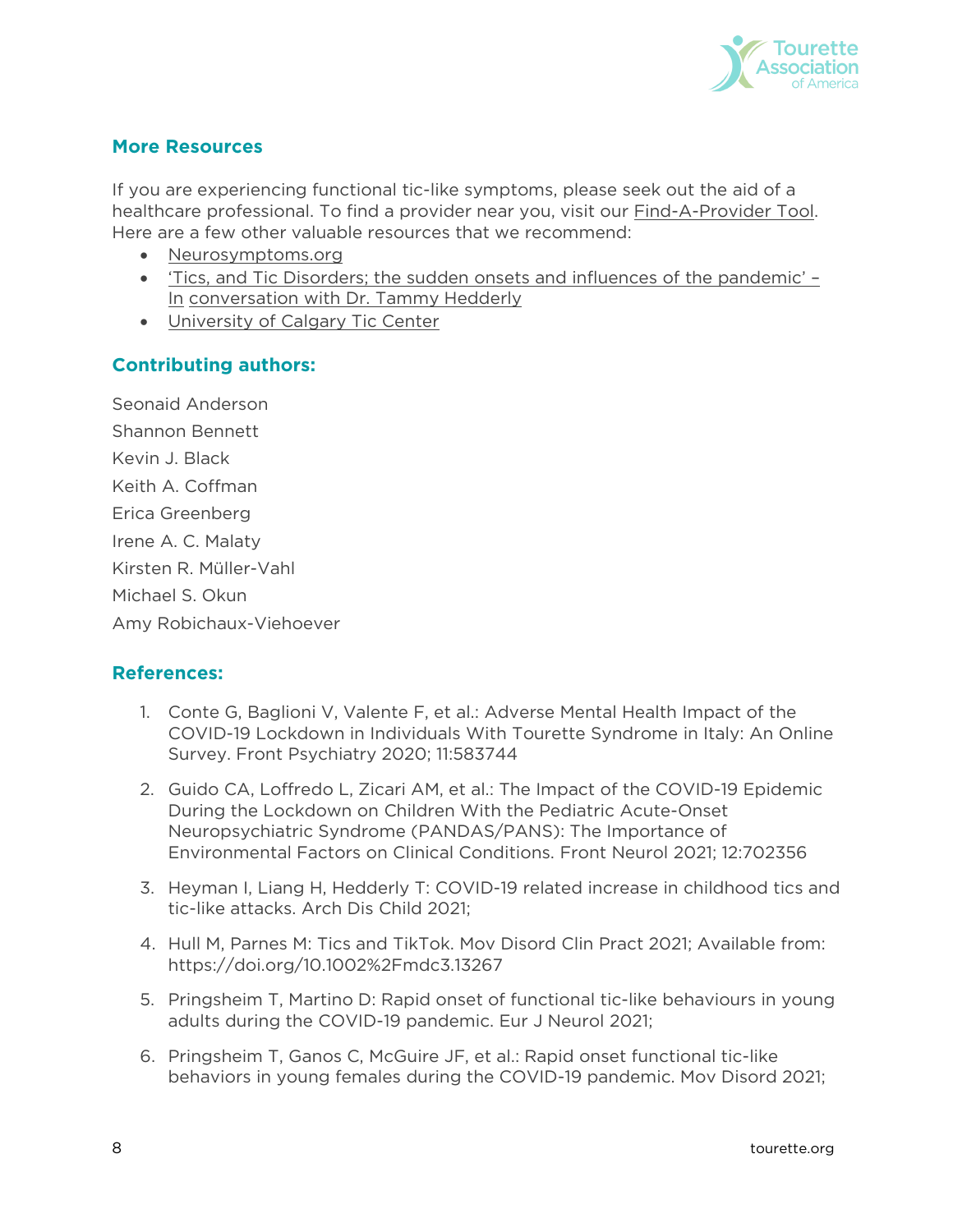

- 7. Müller-Vahl KR, Roessner V, Münchau A: Tourette-Syndrom: Häufig eine Fehldiagnose [Tourette Syndrome: Often a misdiagnosis] Dtsch Arztebl 2020; 117:A332–A333 [https://www.aerzteblatt.de/archiv/212514/Tourette-Syndrom-](https://www.aerzteblatt.de/archiv/212514/Tourette-Syndrom-Haeufig-eine-Fehldiagnose)[Haeufig-eine-Fehldiagnose](https://www.aerzteblatt.de/archiv/212514/Tourette-Syndrom-Haeufig-eine-Fehldiagnose)
- 8. Müller-Vahl KR, Pisarenko A, Jakubovski E, et al.: Stop that! It's not Tourette's but a new type of mass sociogenic illness. Brain. 2021 Aug 23:awab316. doi: 10.1093/brain/awab316. Epub ahead of print. PMID: 34424292.
- 9. Olvera C, Stebbins GT, Goetz CG, et al.: Tik Tok Tics: A Pandemic Within a Pandemic. Mov Disord Clin Pract 2021 [in press]; Available from: <https://doi.org/10.1002%2Fmdc3.13316>
- 10. Browne G: They Watched a YouTuber With Tourette's—Then Adopted His Tics [Internet]. Wired com 2021; Available from: [https://web.archive.org/web/20210928153920/https://www.wired.com/story](https://web.archive.org/web/20210928153920/https:/www.wired.com/story/they-watched-youtuber-with-tourettes-then-adopted-his-tics/) [/they-watched-youtuber-with-tourettes-then-adopted-his-tics/](https://web.archive.org/web/20210928153920/https:/www.wired.com/story/they-watched-youtuber-with-tourettes-then-adopted-his-tics/)
- 11. Bender M: Gen Z Is Developing Unexplained Tics After Going Online, And Doctors Are Concerned [Internet]. Vice com 2021; Available from: [https://web.archive.org/web/20210928154508/https://www.vice.com/en/arti](https://web.archive.org/web/20210928154508/https:/www.vice.com/en/article/xgx3en/gen-z-is-developing-unexplained-tics-after-going-online-and-doctors-are-concerned) [cle/xgx3en/gen-z-is-developing-unexplained-tics-after-going-online-and](https://web.archive.org/web/20210928154508/https:/www.vice.com/en/article/xgx3en/gen-z-is-developing-unexplained-tics-after-going-online-and-doctors-are-concerned)[doctors-are-concerned](https://web.archive.org/web/20210928154508/https:/www.vice.com/en/article/xgx3en/gen-z-is-developing-unexplained-tics-after-going-online-and-doctors-are-concerned)
- 12. Anderson S, Hedderly T: Tics and Tic Disorders; the sudden onsets and influences of the pandemic In conversation with Dr. Tammy Hedderly [Internet]2021;<https://doi.org/10.13056%2Facamh.15445>
- 13. Paulus T, Bäumer T, Verrel J, et al.: Pandemic Tic-like Behaviors Following Social Media Consumption. Mov Disord 2021 DOI: [10.1002/mds.28800](https://doi.org/10.1002/mds.28800)
- 14. Mink JW: Conversion disorder and mass psychogenic illness in child neurology. Ann N Y Acad Sci 2013; 1304:40–4
- 15. Conelea, C., Bervoets, J., Davies, B., Varner, K., Malli, M., Jones, D., … Capriotti, M. (2021, October 14). It's Time to Stop Telling Patients to "Stop It": Response to Müller-Vahl et al.'s "Stop That! It's not Tourette's but a New Type of Mass Sociogenic Illness".<https://doi.org/10.31234/osf.io/dj3an>
- 16. Garris J, Quigg M. The female Tourette patient: Sex differences in Tourette Disorder. Neurosci Biobehav Rev. 2021;129:261-268.
- 17. Baizabal-Carvallo JF, Jankovic J: The clinical features of psychogenic movement disorders resembling tics. J Neurol Neurosurg Psychiatry 2014; 85:573–575
- 18. Demartini B, Ricciardi L, Parees I, et al.: A positive diagnosis of functional (psychogenic) tics. Eur J Neurol 2015; 22:527–e36
- 19. Vera AZ, Bruce A, Garris J, et al.: The phenomenology of tics and tic-like behavior in TikTok. medRxiv 2021; 2021.09.08.21263218Available from: <https://doi.org/10.1101%2F2021.09.08.21263218>